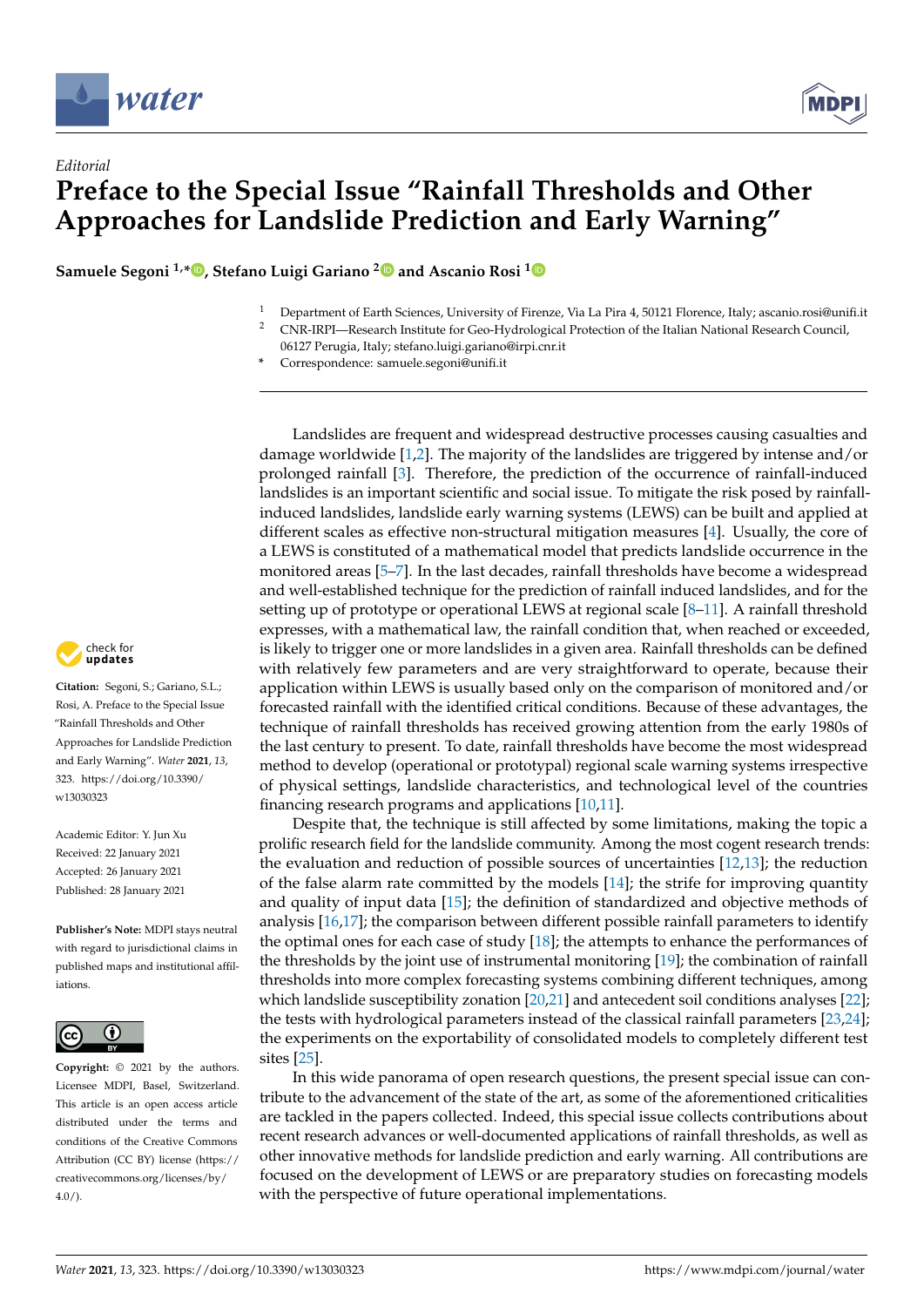Moreover, besides scientific advances, the development of the recent literature highlights the interest, by an international audience, of new case studies, new approaches, new objectives (reliable results before establishing an operational LEWS). In this regard, the special issue collects case studies from three continents and a wide range of countries: Bhutan, China, India, Italy, Slovenia, Taiwan, and a site across Democratic Republic of Congo, Uganda, Rwanda, and Burundi. This allows accounting for very different climatic and geological settings, two relevant factors in the definition of critical rainfall conditions for landslide initiation. Moreover, the papers account for scales of application ranging from the local scale to the national scale. An interesting advance, useful especially in data-scarce regions, is represented by the use of satellite-based rainfall estimates and freely available global landslide catalogues in the calculation of the thresholds. Interestingly, contributions focused on different approaches useful in landslide analyses (e.g., numerical modeling, susceptibility and hazard analysis) are also proposed in this special issue to cover a broad spectrum of studies.

To better address the readers towards the content of the special issue, a short summary of each published paper is provided hereafter.

− In the paper by Yang and co-authors [\[26\]](#page-4-11), the authors presented the Runout modeling of the Yining landslides (China), made using DAN-W software. Triggering factors of the landslide have been identified in a combination of snow melt and geological setting of the slopes. The numerical model was calibrated using field survey and laboratory tests results and allowed the researchers to estimate the velocity of the landslide, which reached a maximum of 20.5 m/s and to estimate the duration of the paroxistic event in 22 s. The outcomes of this paper showed the importance of slope monitoring, since landslide triggering can be a quick event, leaving no time for countermeasure operations once the landslide started its mobilisation.

− Dikshit and co-authors [\[27\]](#page-4-12) investigated the rainfall conditions that can lead to landslide triggering in the Chukha Dzongkhag area (Buthan) and defined a rainfall threshold based on E-D (cumulative rainfall-duration) relationship. They also discovered that 10 days and 30 days antecedent rainfall play an important role in the occurrence of landslides in the investigated area.

− Abraham and co-authors [\[28\]](#page-4-13) try to define empirical rainfall thresholds for the Idukki area in India, to set the first step to establish a landslide early warning system. Two types of thresholds have been defined: (i) classical I-D (mean rainfall intensity-duration) thresholds, (ii) threshold based on short (1 day) and long duration rainfall (from 3 to 40 days). One of the main outcomes of the paper is the clear importance of antecedent rainfall (30 and 40 days before failure) in the triggering of landslides for the investigated area.

− Using satellite-based rainfall estimates from TMPA 3B42 Real-Time v.7 and information on 184 dated landslides in the period 2001–2019, Monsieurs and co-authors [\[29\]](#page-4-14) applied the modified antecedent rainfall–susceptibility threshold approach (previously proposed by the same authors [\[30\]](#page-4-15)) to calculate and validate regional rainfall thresholds in a data-scarce region: the western branch of the East African Rift. The method was here tested and improved by means of newly available regional-scale susceptibility data: a regional model and a continental model. The main methodological novelty is the stratified selection of data linked to the lowest landslide-triggering antecedent rainfall values. A statistical analysis on the effect of outliers in small datasets on the estimation of parameter uncertainties with bootstrapping statistical technique is a valid methodological corollary to this work.

− The contraposition between empirical and physically-based thresholds includes different methods (the first ones are defined using past rainfall and landslide data, the latter integrate stability analyses and hydrogeological modeling) and applications (the first ones are mostly applied at a regional scale, while the second ones are mainly used at a local scale). Bordoni and co-authors [\[31\]](#page-4-16) present a comparison between thresholds defined with the two methods using landslide and rainfall data collected in the period 2000–2018 in the Oltrepò Pavese, in Northern Italy. They used the CTRL-T tool [\[17\]](#page-4-2) to define the empirical thresholds and the TRIGRS model [\[32\]](#page-4-17) to calculate the physically-based thresholds. After validating both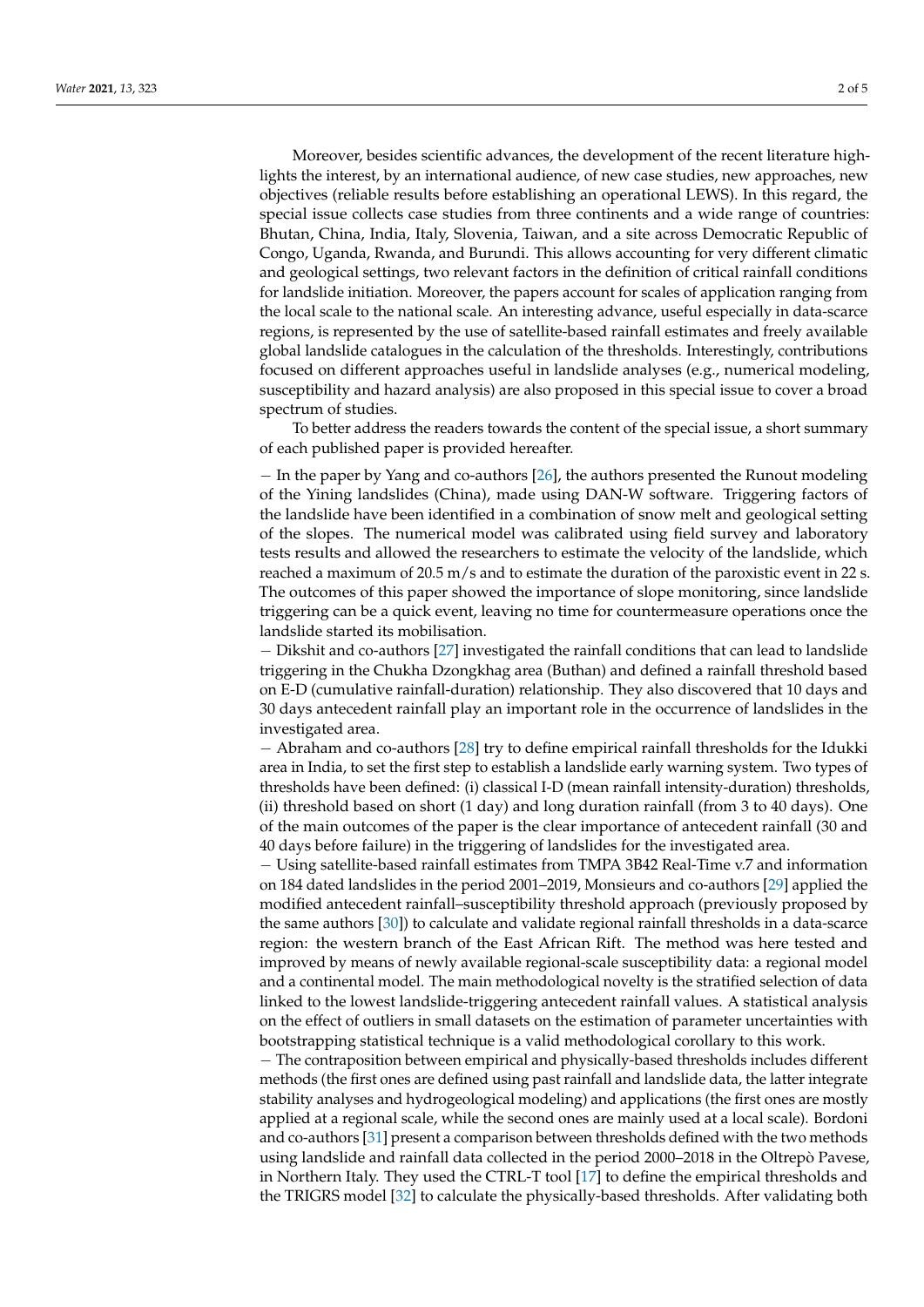thresholds against an independent dataset, the authors observed that the physically-based thresholds discriminate better than empirical thresholds the landslide triggering and nontriggering rainfall events. This is due mostly to the fact that the adopted physically-based model considers the antecedent soil hydrological conditions, which are known to have a primary role in slope instability.

− Lin and co-authors [\[33\]](#page-4-18) presented the definition of SWI-D (soil water index-duration) thresholds to define the condition of landslide triggering in Taiwan. In this paper, besides the classical rainfall thresholds, the authors proposed an approach based on the definition of soil water content, calculated by the use of a 3-layers tank model, where each tank represents a soil layer, from ground surface to the bedrock. Results of the work highlighted that the water content of the deeper layer is more relevant in the triggering of large landslides and therefore that their initiation is more related to long rainfall events rather than shorter ones.

− This study proposed by Dikshit and co-authors [\[34\]](#page-4-19) presents a landslide hazard assessment in a 180 km long road corridor in Bhutan, combining (i) rainfall thresholds based on daily rainfall amount and 30-days antecedent rainfall; (ii) temporal probability analysis of landslide triggering using a Poisson probability model; (iii) landslide susceptibility map developed with the AHP (Analytical Hierarchy Process) method. The study gains relevant knowledge for the strategic infrastructure analyzed, and poses the basis for further developments of the research towards an operational landslide warning system in the area. − He and co-authors [\[35\]](#page-4-20) defined four groups of national rainfall thresholds for landslide occurrence in China based on 771 landslide events occurred in the period 1998–2017. In particular, they used the satellite precipitation product produced by the NOAA's (National Oceanic and Atmospheric Administration) Climate Prediction Center Morphing technique (CMORPH) and calculated both rainfall event–duration (E–D) and normalized (by mean annual precipitation) (EMAP–D) rainfall thresholds. Moreover, they defined thresholds for rainy season and non-rainy season, and thresholds for short ( $\langle 48 \text{ h} \rangle$  and long ( $\geq 48 \text{ h}$ ) durations. The main findings retrieved from the results are that: (i) the slope of the thresholds for long durations is larger than that for short durations, and (ii) the thresholds in the non-rainy season are generally lower than those in the rainy season.

− The study proposed by Abraham and co-authors [\[36\]](#page-4-21) faces the operational difficulties encountered when trying to establish a regional scale I-D threshold in an area monitored by a sparse rain gauge network at daily temporal resolution. The paper investigates the sensitivity of the results to different model configurations adopted in selection of the rain gauges, in defining the rainfall intensity and in dividing the area into smaller sub-zones. After a comparative validation, the authors conclude that in their case of study, selecting the rain gauge based on maximum average intensity performs better than choosing the nearest rain gauge.

− Abraham and co-authors [\[37\]](#page-4-22) applied in a sub-Himalayan test site in India a state-of-theart rainfall threshold model called SIGMA [\[38](#page-4-23)[,39\]](#page-4-24), which is based on statistical anomalies observed in varying time-windows of antecedent rainfall to account for both shallow and deep-seated landslides. The application is interesting because SIGMA was purposely developed for an Italian test site affected by both kinds of landslides and was conceived to be operated using rainfall measurements at daily temporal resolution: this is the first reported attempt to apply it in other geographical climatic settings. Results are encouraging since a quantitative and comparative validation shows that the effectiveness of the model is higher than other approaches based on I-D and E-D thresholds.

− Given that a recent validation of the prototype landslide early warning system in Slovenia highlighted the need to define new reliable rainfall thresholds, Jordanova and co-authors [\[40\]](#page-4-25) addressed this task taking advantage of a consolidated tool [\[17\]](#page-4-2) that allows the automated calculation and validation of empirical, frequentist thresholds at different non-exceedance probabilities. Other than new national thresholds (compared with other regional, national, and global thresholds), the authors determined additional thresholds for two different environmental classifications: the first based on three classes of mean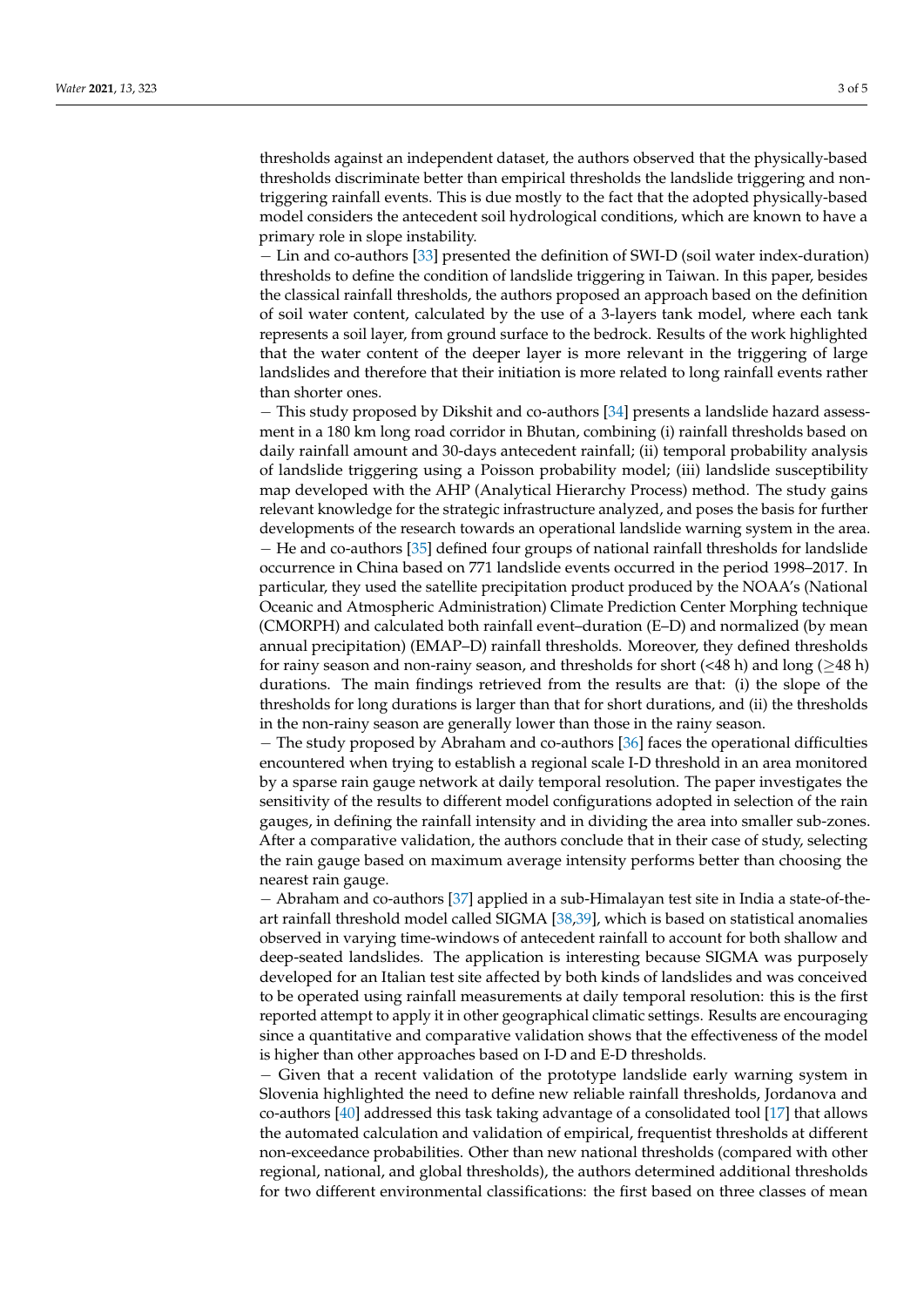annual rainfall and the second based on four lithological units. Through these additional analyses, two findings are observed: (i) the area with the highest mean annual rainfall has the highest thresholds, which indicates the landscape adaptation to higher average rainfall; (ii) the areas characterized by rocks prone to weathering have the lowest thresholds signal that the lithology influences landslide occurrence conditions.

The contributions collected in the special issue "Rainfall Thresholds and Other Approaches for Landslide Prediction and Early Warning" provide interesting understanding and new perspectives on the very wide topic of rainfall thresholds for landslide prediction. The different aspects covered in this special issue demonstrate that the definition, validation, and application of rainfall thresholds are complex tasks which require detailed data and rigorous methods. The research contributions deal with both empirical and physically-based approaches, use different sources for landslide and rainfall data and are implemented in different study areas with diverse temporal scales.

Some important aspects were not covered in this special issue: the topic of landslide initiation is still open for new ideas and innovations. However, we think that this collection of manuscripts could be useful for the community involved in operational prediction of landslides and landslide early warning at all levels [\[41\]](#page-4-26), from the academic sector to the practitioners and end-users.

**Author Contributions:** Conceptualization, investigation, writing—original draft preparation, and writing—review and editing, S.S., S.L.G., A.R. All authors have read and agreed to the published version of the manuscript.

**Funding:** This research received no external funding.

**Institutional Review Board Statement:** Not applicable.

**Informed Consent Statement:** Not applicable.

**Conflicts of Interest:** The authors declare no conflict of interest.

## **References**

- <span id="page-3-0"></span>1. Pereira, S.; Zêzere, J.L.; Quaresma, I.; Santos, P.P.; Santos, M. Mortality patterns of hydro-geomorphologic disasters. *Risk Anal.* **2015**, *36*, 1188–1210. [\[CrossRef\]](http://doi.org/10.1111/risa.12516) [\[PubMed\]](http://www.ncbi.nlm.nih.gov/pubmed/26616470)
- <span id="page-3-1"></span>2. Froude, M.J.; Petley, D.N. Global fatal landslide occurrence from 2004 to 2016. *Nat. Hazards Earth Syst. Sci.* **2018**, *18*, 2161–2181. [\[CrossRef\]](http://doi.org/10.5194/nhess-18-2161-2018)
- <span id="page-3-2"></span>3. Sidle, R.C.; Ochiai, H. Landslides: Processes, prediction, and land use. *Water Resour. Monogr.* **2006**. [\[CrossRef\]](http://doi.org/10.1029/WM018)
- <span id="page-3-3"></span>4. Segoni, S.; Piciullo, L.; Gariano, S.L. Preface: Landslide early warning systems: Monitoring systems, rainfall thresholds, warning models, performance evaluation and risk perception. *Nat. Hazards Earth Syst. Sci.* **2018**, *18*, 3179–3186. [\[CrossRef\]](http://doi.org/10.5194/nhess-18-3179-2018)
- <span id="page-3-4"></span>5. Calvello, M. Early warning strategies to cope with landslide risk. *Rivista Italiana di Geotecnica* **2017**, *2*, 63–69. [\[CrossRef\]](http://doi.org/10.19199/2017.2.0557-1405.063)
- 6. Intrieri, E.; Gigli, G.; Casagli, N.; Nadim, F. Brief communication "Landslide Early Warning System: Toolbox and general concepts". *Nat. Hazards Earth Syst. Sci.* **2013**, *13*, 85–90. [\[CrossRef\]](http://doi.org/10.5194/nhess-13-85-2013)
- <span id="page-3-5"></span>7. Intrieri, E.; Gigli, G.; Mugnai, F.; Fanti, R.; Casagli, N. Design and implementation of a landslide early warning system. *Eng. Geol.* **2012**, *147–148*, 124–136. [\[CrossRef\]](http://doi.org/10.1016/j.enggeo.2012.07.017)
- <span id="page-3-6"></span>8. Guzzetti, F.; Peruccacci, S.; Rossi, M.; Stark, C.P. The rainfall intensity-duration control of shallow landslides and debris flows: An update. *Landslides* **2008**, *5*, 3–17. [\[CrossRef\]](http://doi.org/10.1007/s10346-007-0112-1)
- 9. Segoni, S.; Piciullo, L.; Gariano, S.L. A review of the recent literature on rainfall thresholds for landslide occurrence. *Landslides* **2018**, *15*, 1483–1501. [\[CrossRef\]](http://doi.org/10.1007/s10346-018-0966-4)
- <span id="page-3-8"></span>10. Piciullo, L.; Calvello, M.; Cepeda, J.M. Territorial early warning systems for rainfall-induced landslides. *Earth-Sci. Rev.* **2018**, *179*, 228–247. [\[CrossRef\]](http://doi.org/10.1016/j.earscirev.2018.02.013)
- <span id="page-3-7"></span>11. Guzzetti, F.; Gariano, S.L.; Peruccacci, S.; Brunetti, M.T.; Marchesini, I.; Rossi, M.; Melillo, M. Geographical landslide early warning systems. *Earth-Sci. Rev.* **2020**, *200*, 102973. [\[CrossRef\]](http://doi.org/10.1016/j.earscirev.2019.102973)
- <span id="page-3-9"></span>12. Gariano, S.L.; Melillo, M.; Peruccacci, S.; Brunetti, M.T. How much does the rainfall temporal resolution affect rainfall thresholds for landslide triggering? *Nat. Hazards* **2020**, *100*, 655–670. [\[CrossRef\]](http://doi.org/10.1007/s11069-019-03830-x)
- <span id="page-3-10"></span>13. Peres, D.J.; Cancelliere, A.; Greco, R.; Bogaard, T.A. Influence of uncertain identification of triggering rainfall on the assessment of landslide early warning thresholds. *Nat. Hazards Earth Syst. Sci.* **2018**, *18*, 633–646. [\[CrossRef\]](http://doi.org/10.5194/nhess-18-633-2018)
- <span id="page-3-11"></span>14. Rosi, A.; Segoni, S.; Canavesi, V.; Monni, A.; Gallucci, A.; Casagli, N. Definition of 3D rainfall thresholds to increase operative landslide early warning system performances. *Landslides* **2020**, 1–13. [\[CrossRef\]](http://doi.org/10.1007/s10346-020-01523-2)